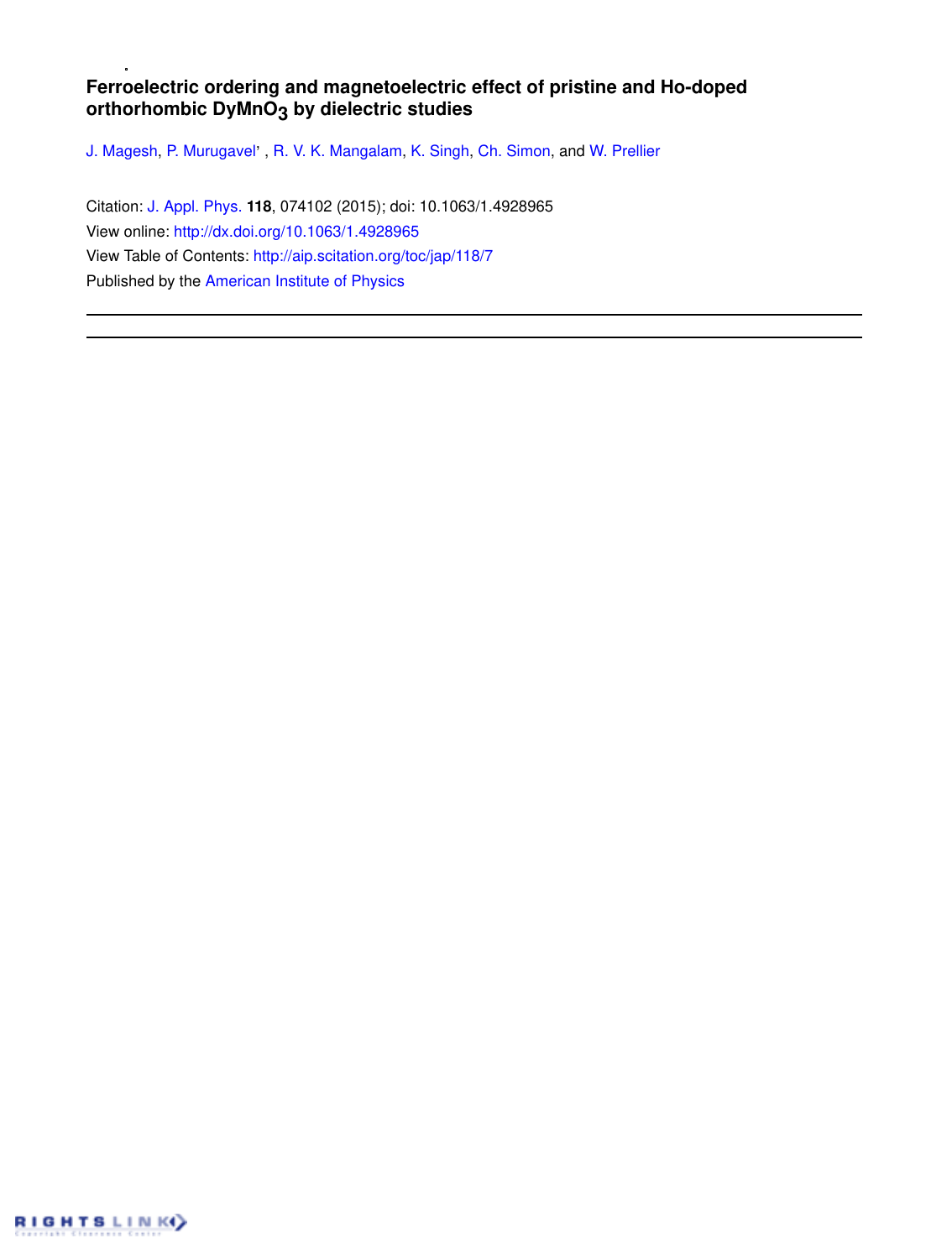

# Ferroelectric ordering and magnetoelectric effect of pristine and Ho-doped orthorhombic DyMnO<sub>3</sub> by dielectric studies

J. Magesh,<sup>1</sup> P. Murugavel,<sup>1,a)</sup> R. V. K. Mangalam,<sup>2</sup> K. Singh,<sup>2</sup> Ch. Simon,<sup>2</sup> and W. Prellier<sup>2</sup>  $1$ Department of Physics, Indian Institute of Technology Madras, Chennai 600036, India 2 Laboratoire CRISMAT, ENSICAEN/CNRS UMR 6508, 6 Bd Marechal Juin, 14050 Caen, France -

(Received 5 June 2015; accepted 9 August 2015; published online 20 August 2015)

In this paper, the magnetoelectric coupling and ferroelectric ordering of the orthorhombic  $\text{Dy}_{1-x}\text{Ho}_x\text{MnO}_3$  ( $x = 0$  and 0.1) are studied from the magnetodielectric response of the polycrystalline samples. The dielectric study on the  $DyMnO<sub>3</sub>$  reveals ferroelectric transition at 18K along with an addition transition at  $12$  K. We suggest that the transition at  $12$  K could have originated from the polarization flop rather than being the rare earth magnetic ordering. The magnetodielectric study reveals a magnetoelectric coupling strength of 10%, which is stronger by two orders of magnitude in comparison to the hexagonal manganites. Surprisingly, the  $Ho^{3+}$  substitution in DyMnO<sub>3</sub> suppresses the magnetoelectric coupling strength via the suppression of the spiral magnetic ordering. In addition, it also reduces the antiferromagnetic ordering and ferroelectric ordering temperatures. Overall, the studies show that the rare earth plays an important role in the magnetoelectric coupling strength through the modulation of spiral magnetic structure.  $\odot$  2015 AIP Publishing LLC. [http://dx.doi.org/10.1063/1.4928965]

## I. INTRODUCTION

Multiferroics having several ferroic orders received lot of attention due their wide variety of technological applications.<sup>1,2</sup> The inherent magnetoelectric coupling gives an additional degree of freedom in device fabrication. Although, the existence of multiferroic materials is predicted few decades early,<sup>3,4</sup> the recent revival of this field is due to the observation of multiferroicity in new class of materials.<sup>5–9</sup> Among them, the  $RMnO_3$ , where R is a rare earth element, is interesting due to its low dielectric loss.  $R M nO<sub>3</sub>$  crystallizes in orthorhombic phase for larger ionic radii  $R^{3+}$  (La to Dy), whereas it crystallizes in hexagonal phase for smaller ionic radii  $R^{3+}$ (Ho-Lu, Y and Sc) at ambient temperature and pressure.<sup>10</sup> The  $RMnO_3$  with smaller/larger  $R^{3+}$  ionic radii can also be crystallized in orthorhombic/hexagonal phase by high pressure synthesis and by highly strained epitaxial film fabrication methods.<sup>11–14</sup> The magnetic structure of the orthorhombic  $RMnO<sub>3</sub>$  varies from A-type antiferromagnetism for larger  $R^{3+}$ ionic radii  $(R^{3+} = La$  to Pr) to E-type antiferromagnetism for smaller  $R^{3+}$  ionic radii  $(R^{3+} =$  Ho to Lu). Interestingly, the structure exhibits modulated spiral magnetic structure for intermediate  $R^{3+}$  ionic radii  $(R^{3+} = Gd, Tb,$  and Dy).<sup>15,16</sup> The spiral magnetic ordering is suggested to drive the onset of ferroelectricity in these manganites, though the ferroelectricity is claimed in E-type manganites as well.<sup>16–19</sup> However, the polarisation value  $(0.1 \mu C/cm^2)$  is two-orders weaker in magnitude in comparison to the conventional ferroelectrics.<sup>17</sup> Such low-polarisation magnitude generally arises from the improper ferroelectrics, where the symmetry requirements are not strictly maintained.

Interestingly the orthorhombic DyMnO<sub>3</sub>, located at the phase boundary, is expected to show strong magnetoelectric

0021-8979/2015/118(7)/074102/5/\$30.00 118, 074102-1 © 2015 AIP Publishing LLC

coupling. The  $DyMnO<sub>3</sub>$  is reported to exhibit the transitions at 40, 18, and  $6$  K.<sup>16,20,21</sup> The transition at 6 K is due the rare earth ordering  $(T_N^{D_y})$  and the one at 40 K is attributed to  $Mn^{3+}$  collinear incommensurate antiferromagnetic ordering  $(T_N^{Mn})$ .<sup>16,20</sup> But the transition at 18 K is ascribed to the spiral magnetic ordering.<sup>22</sup> These magnetic transitions are mostly inferred indirectly from the specific heat and dielectric measurements due to the masking effect of high paramagnetic  $Dy^{3+}$  magnetic moment.<sup>16,23</sup> The spiral magnetic ordering breaks the inversion symmetry and thus sets the onset of ferroelectric ordering  $(T<sub>C</sub>)$ . An additional transition is reported at  $12$  K whose origin is not clear.<sup>21,24</sup> Few workers attributed it to the rare earth ordering and few others claimed it as polarization flop transition due to the change in magnetic structure.<sup>21,24</sup> The concurrence of the magnetic and ferroelectric ordering generally results in strong coupling between the order parameters. However, the role of rare earth in the ferroelectric ordering and magnetoelectric coupling remains largely unexplored. The magnetoelectric coupling in orthorhombic  $DyMnO<sub>3</sub>$  is attributed to the presence of Dzyaloshinkii-Moriya interaction, which couples the ferroelectricity and incommensurate magnetism.<sup>25</sup> The interaction strength depends on the overlap of neighbouring  $Mn^{3+}$  spins via the oxygen. The bond-angle connecting the Mn-O-Mn plays an important role. $26$  Upon decreasing the ionic radii of rare earth, the octahedral tilt of  $MnO<sub>6</sub>$  increases.<sup>23</sup> This leads to strong interaction between the neighbouring spins which in turn expected to enhance the magnetoelectric coupling strength. In this paper, we have substituted  $DyMnO_3$  with smaller ionic radii  $Ho^{3+}$  ion and studied their magnetoelectric effect. The  $Ho^{3+}$  substitution is expected to increase the octahedral tilt and thereby enhance the magnetoelectric coupling. Surprisingly, though the  $DyMnO<sub>3</sub>$  shows two orders of magnitude stronger magnetoelectric effect in comparison to a)Electronic mail: muruga@iitm.ac.in **a** a)Electronic mail: muruga@iitm.ac.in **a** and the hexagonal manganites, the rare earth doping suppresses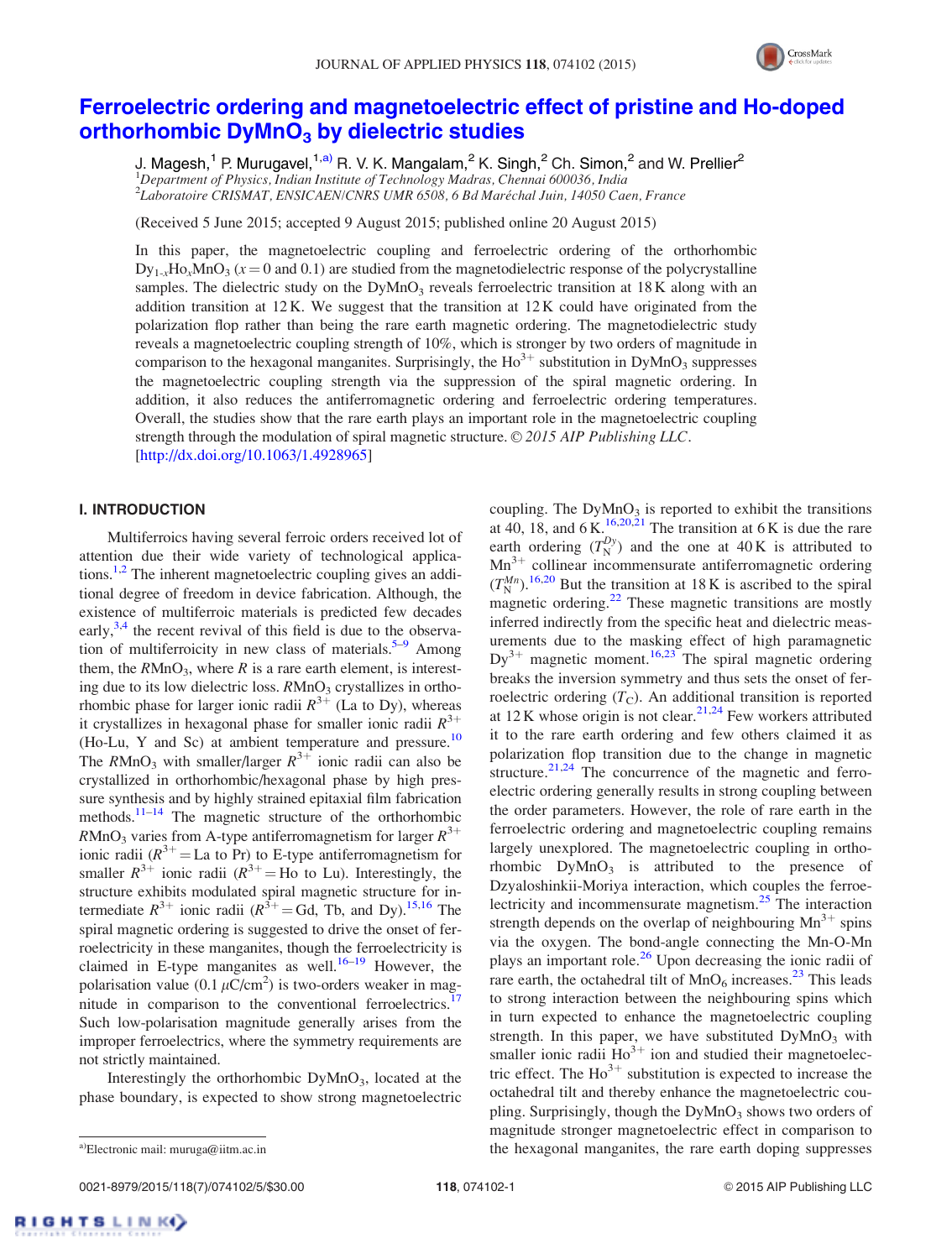the coupling. The effect of rare earth on the ferroelectric transition and the magnetoelectric coupling are presented in this work.

### II. EXPERIMENTAL DETAILS

Polycrystalline  $Dy_{1-x}Ho_xMnO_3$  ( $x = 0$  and 0.1, 0.3, 0.4, 0.5, and 1) are synthesized by conventional solid state technique. Initially, the parent compounds  $DyMnO<sub>3</sub>$  and  $H<sub>0</sub>MnO<sub>3</sub>$  were synthesized from the stoichiometric amount of  $Dy_2O_3$ ,  $Ho_2O_3$ , and  $Mn_2O_3$  precursors. The stoichiometric proportions of the parent compounds are then ground well and calcinated at  $1350^{\circ}$ C for 12 h for several times to get uniform composition. Powder X-ray diffraction (XRD) patterns are obtained for the polycrystalline  $Dy_{1-x}Ho_xMnO_3$ using a PANANALYTIC X-ray diffractometer. In order to measure the capacitance at low temperatures, Agilent 4248 RLC bridge is integrated to Physical Property Measurement System (PPMS) to vary the temperature from 10 to 300 K. The magnetodielectric responses are studied at 10 K under various magnetic fields from 0 to 14 T by employing the Quantum Design Physical Properties Measurements System.

## III. RESULTS AND DISCUSSION

As the  $Dy^{3+}$  and  $Ho^{3+}$  lie at the phase boundary of the orthorhombic and hexagonal  $RMnO<sub>3</sub>$ , a solid solution gives an idea about the competition between the two ions in determining the structural phase diagram. In order to study the phase stability, XRD patterns of polycrystalline  $Dy_{1-x}Ho_xMnO_3$  are obtained and are shown in Fig. 1. Earlier studies on  $Dy^{3+}$  substituted  $H \circ MnO_3$  suggest that the hexagonal phase is highly stable due to its accommodative nature, thus forming a single phase solid solution up to  $x = 0.5<sup>27</sup>$  On the other hand, the orthorhombic phase is relatively unstable while accommodating the smaller  $Ho^{3+}$  ion. As a result, the compounds crystallized in orthorhombic phase for  $x=0.1$  show mixed phases for the compositions  $x = 0.3$ , 0.4, and 0.5 as shown in Figure 1. The lattice parameters  $a, b$ , and  $c$  of DyMnO<sub>3</sub> are found to be 5.41, 5.71, and 7.14 Å, respectively. Upon increasing the  $Ho^{3+}$  concentration to  $x = 0.1$ , the lattice parameters decrease which is in accordance with the decreased ionic radii of  $Ho^{3+}$ . For  $x = 0.3$ , the competing hexagonal and orthorhombic interactions lead to the formation of mixed phases. The mixed phases are indexed according to the hexagonal and orthorhombic phases. However, the ratio of the intensity of the high intensity (112) peak of the hexagonal phase to that of the orthorhombic phase  $(h = 1.18)$  indicates the competent nature of these phases in  $Dy_{0.7}Ho_{0.3}MnO_3$ . On further increase in  $Ho^{3+}$  to  $x = 0.4$ , the hexagonal phase dominates over the orthorhombic phase ( $h = 2.64$ ). Surprisingly, the 1:1 substitution of  $Dy^{3+}$  and  $Ho^{3+}$  results in almost hexagonal phase  $(h = 10.6)$ . Though the dielectric and magnetoelectric studies are carried out on all samples, to avoid confusion, the results are presented only on phase pure orthorhombic  $Dy_{1-x}Ho_xMnO_3$  ( $x = 0$  and 0.1) samples.

The dielectric constant is measured as a function of temperature from 8 to 300 K at frequencies ranging from 5 to 100 kHz for polycrystalline  $DyMnO<sub>3</sub>$  and the resultant graphs are shown in Fig.  $2(a)$ . The dielectric constant shows a broad dispersive behavior above 170 K. The sharp increase in the dielectric constant around 170 K is attributed to the thermal excitation of the charge carriers responsible for the conductivity of the samples. Earlier reports suggest that



FIG. 1. The XRD patterns of  $Dy_{1-x}H\sigma_xMnO_3$ . The peaks corresponding to the hexagonal phase are marked by the symbol \*.



FIG. 2. (a) The dielectric constant of  $DyMnO<sub>3</sub>$  plotted at various frequencies from 300 to 8 K. The temperature-dependent (b) dielectric constant and (c) dielectric loss factor at various frequencies plotted at low temperature range.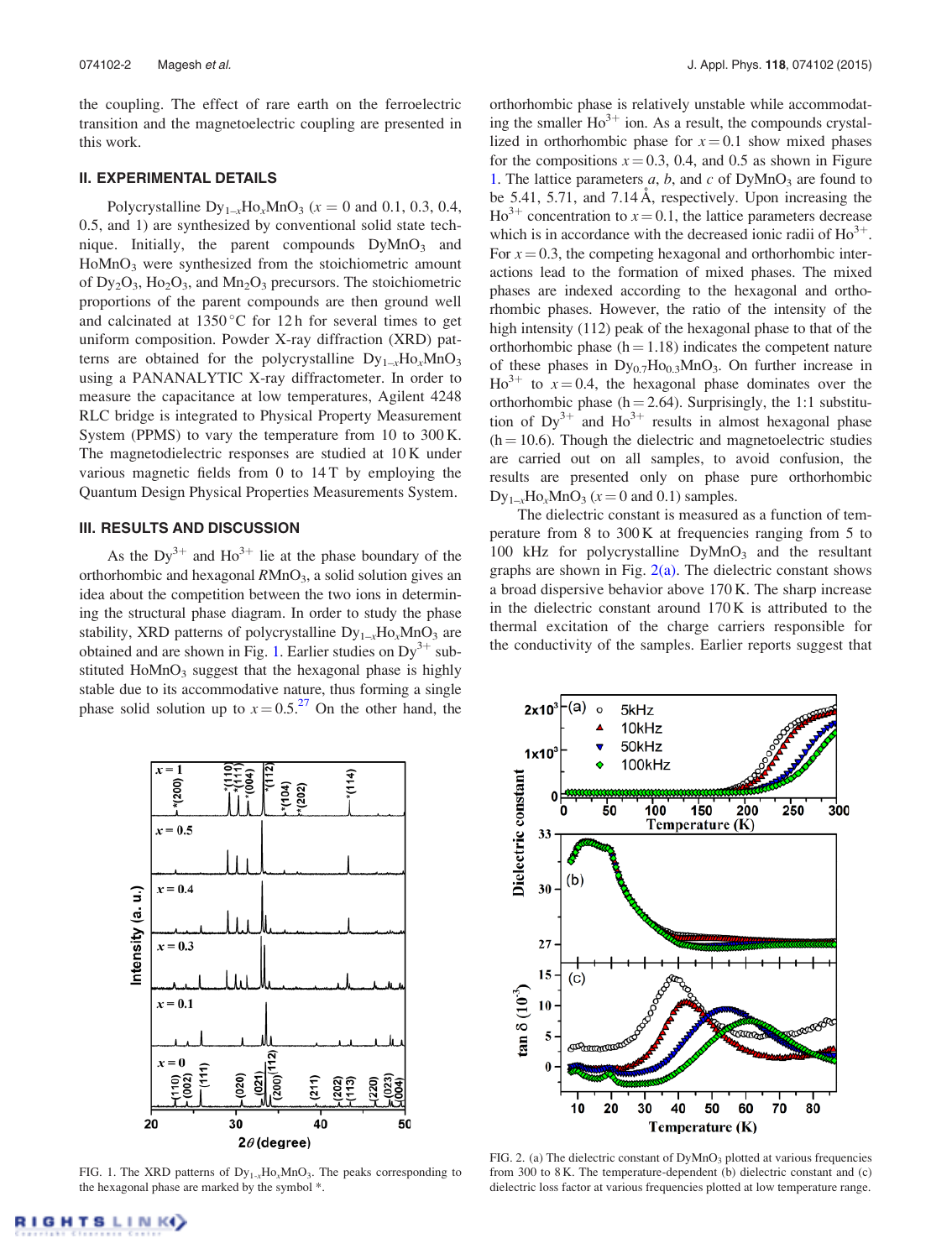the nearest neighbour hopping conduction which follows the Arrhenius theory of activation leads to the sharp increase in the dielectric constant. $^{28}$  Such charge excitation contribution to the polarisation is ascribed as the Maxwell-Wagner mechanism. $^{28}$  However, below 150 K, the dielectric constant shows subtle changes and the loss-factor is less than 0.1. This indicates the suppression of Maxwell-Wagner contribution and the insulating behavior of the sample. Thus, we believe that the dielectric response below 150 K is intrinsic in origin, i.e., innate dielectric response of the sample.

Figures  $2(b)$  and  $2(c)$  show the evolution of dielectric constant and dielectric loss upon decreasing the temperature from 95 to 8 K. The dielectric constant shows a slope change at 75 K accompanied by the onset of dispersive behavior which is persisting up to  $40$  K. At  $40$  K, the dielectric constant increases sharply where the incommensurate collinear ordering of the Mn<sup>3+</sup>  $(T_N^{Mn})$  is said to happen.<sup>29</sup> Note that the magnetic measurements do not reveal the  $Mn^{3+}$  ordering as it is masked by high paramagnetic moment of  $Dy^{3+}$ . The dielectric constant shows another sharp slope change at 18 K which is generally attributed to the onset of spiral ordering induced ferroelectric displacements. Earlier studies indicate that the onset of spiral magnetic ordering along the b-axis induces the polarization along the c-axis via inverse Dzyaloshinskii-Moriya interaction. Upon further decrease in temperature, up to 12 K, the dielectric constant shows plateau region and then drops down rapidly. Few researchers claimed that the rare earth ordering occurs at temperature as high as  $12 \text{ K}^{21}$  On the other hand, it has been attributed to the switching of the spiral magnetic ordering which in turn switches the polarization from c to  $a$ -axis.<sup>16,24</sup>

The dielectric loss shown in Fig.  $2(c)$  reveals the presence of three peaks. The peaks around 10 K and 18 K show nearly a frequency independent behavior. Whereas the peak around 40 K shows a frequency dispersive behavior. The frequency dependent dielectric loss is an effective tool to differentiate the various contributions to the dielectric constant, such as pure magnetic ordering, magnetic ordering driven ferroelectric transition, and thermal excitations. Pure magnetic ordering will not exhibit a peak in the dielectric loss spectrum, whereas the ferroelectric transition driven by the magnetic ordering could exhibit a peak in the dielectric loss spectrum. In  $DyMnO<sub>3</sub>$ , the collinear sinusoidal antiferromagnetic ordering at  $T_N^{Mn}$  (40 K) being purely magnetic in origin will not be revealed in the dielectric loss spectrum. Hence, the observed broad peak in Fig.  $2(c)$  and its frequency dispersive behaviour suggest that it can be attributed to the variable range hopping (VRH) of the polaronic conduction in the sample.<sup> $22,28$ </sup> On the other hand, the frequency independent character of the peaks at 18 K and 12 K could originate from the ferroelectric transitions accompanying the magnetic ordering. Hence, the dielectric studies suggest that the transition at 12 K could be assigned to the switching of polarisation (polarization flop transition  $T_{\text{PF}}^{Mn}$ ) rather than the rare earth magnetic ordering.

To study the effect of magnetic field on the magnetic ordering, the dielectric constant as a function of temperature is measured at various external applied magnetic fields and they are shown in Fig.  $3(a)$ . The transition at 40 K did not



FIG. 3. The temperature-dependent (a) dielectric constant and (b) dielectric loss plotted at various magnetic fields near the ferroelectric ordering temperature.

show any appreciable variation with magnetic field (not shown in the figure). The  $T_{\rm C}$  at 18 K and the  $T_{\rm PF}^{Mn}$  at 12 K remain unperturbed up to 3 T. However, the trends in slope change near these transitions strongly indicate that the applied magnetic field suppresses the ferroelectric ordering and favors a polarization flip from  $c$  to  $a$  axis. In agreement with the earlier reports, at 5 T, the  $T<sub>C</sub>$  shifts to a lower temperature and the  $T_{\text{PF}}^{\overline{M}n}$  vanishes.<sup>30</sup> In Fig. 3(b), the dielectric loss is plotted as a function of temperature near  $T_{\rm C}$ . The dielectric loss reflects the features similar to the dielectric constant at  $T_{\rm C}$  and  $T_{\text{PF}}^{Mn}$ , reiterating the fact that these transitions, including the one at 12 K, are indeed of dielectric origin.

The role of the rare earth on the ferroelectric ordering is studied by substituting the  $Dy^{3+}$  with rare earth  $Ho^{3+}$  ion which has smaller ionic radii and similar magnetic moment. Figure 4 shows the dielectric data plotted as a function of temperature for  $x = 0.1$  sample at 0, 1, 3, and 5 T magnetic field. The figure shows that the  $T_{\rm C}$  remains unperturbed with the magnetic field up to 3 T and it shifts towards low temperature at  $5T$  similar to the parent  $DyMnO<sub>3</sub>$  compound. The trends in slope change near these transitions strongly indicate that the applied magnetic field suppresses the ferroelectric ordering and favors a polarization flip from  $c$  to  $a$  axis. However, the  $T_{\text{PF}}^{Mn}$ , which was observed at  $12 \text{ K}$  in DyMnO<sub>3</sub>, is now vanished even without applying the field. This suggests that the spiral magnetic ordering responsible for ferroelectricity along the *a*-axis also weakens upon  $\text{Ho}^{3+}$  substitution.<sup>27</sup>

To investigate the magnetoelectric coupling, the dielectric constant is measured as a function of the magnetic field at 10 K. The magnetoelectric coupling strength is measured as  $\% \Delta \varepsilon_r = [(\varepsilon(H) - \varepsilon(0))/\varepsilon(0)] \times 100$ , where  $\varepsilon(H)$  and  $\varepsilon(0)$  are the dielectric constant with and without field. The  $% \Delta \varepsilon_r$  plotted against the field  $H$ , for the orthorhombic DyMnO<sub>3</sub>, is shown in Fig. 5(a). Upon varying the field H, the  $\mathscr{b}\Delta\varepsilon_r$ increases up to 3.5 T and shows the maximum value of 10. The high value of  $\% \Delta \varepsilon_r$  reflects the strong magnetoelectric response in the compound. With further increase in H, the  $% \Delta \varepsilon_r$  starts to decrease up to 7T and remains constant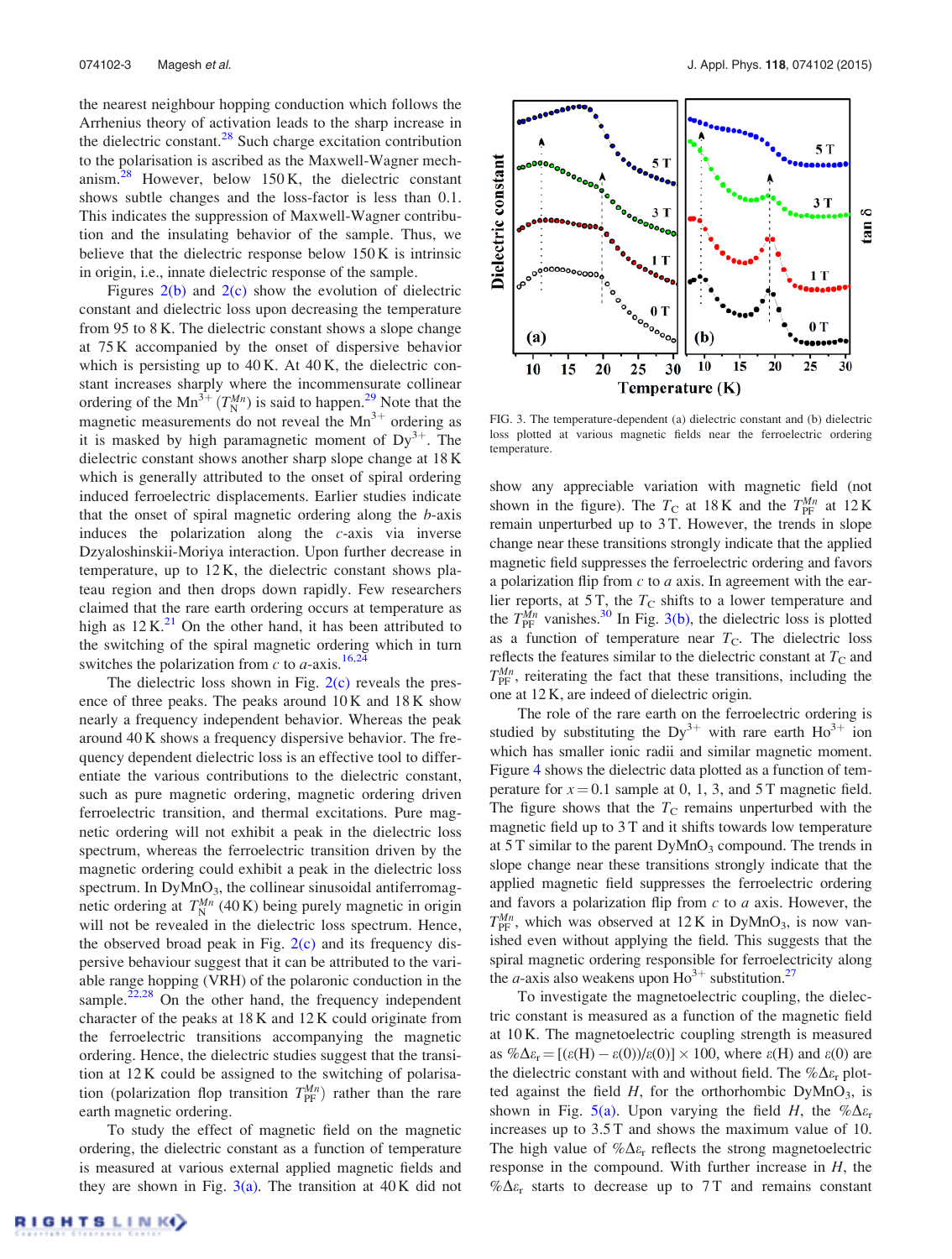

FIG. 4. Dielectric constant as a function of temperature for  $Dy_{0.9}Ho_{0.1}MnO_3$ at 0, 1, 3, and 5 T magnetic field.

thereafter. Between 3.5 T and 7 T, the  $\% \Delta \varepsilon_r$  shows a hysteresis behavior. The switchable nature of the magnetodielectric response on reversing the magnetic field direction indicates the inherent response of the material. The increase in  $\%\Delta\varepsilon_r$ and its peak at 3.5 T may be attributed to the competition between the polarization along the  $c$  to  $a$ -axis and the polarization switching from  $c$  to  $a$ -axis, respectively. It is interesting to note that the magnetoelectric response observed in



FIG. 5. The magnetic field-dependent (a)  $\% \Delta \varepsilon_r$  and (b) tan  $\delta$  for DyMnO<sub>3</sub>. (c) The magnetic field-dependent  $% \Delta \varepsilon_r$  for  $Dy_{0.9}Ho_{0.1}MnO_3$ .

orthorhombic  $DyMnO<sub>3</sub>$  is two orders of magnitude larger than that of hexagonal  $HoMnO<sub>3</sub><sup>27</sup>$  The dielectric loss shown in Fig.  $5(b)$  also concurs with the above features. The dielectric loss shows a peak at 3.5 T corresponding to the polarization switching from  $c$  to  $a$  axis, reaffirming the dielectric nature of the transition.

The % $\Delta \varepsilon_r$  plotted for  $x = 0.1$  samples as a function of H is shown in Fig.  $5(c)$ . The figure shows that the maximum value of  $\% \Delta \varepsilon_r$  is 8 which indicate the decrease in the magnetoelectric effect upon  $\text{Ho}^{3+}$  substitution. This trend is clearly seen in samples with higher values of  $x$  (not shown in figure). Upon doping with smaller ionic radii element in  $DyMnO_3$ , the tilting of  $MnO<sub>6</sub>$  octahedra will increase and thereby enhance the Mn-O-Mn orbital overlap. Hence, a strong magnetoelectric coupling is expected in the  $Ho^{3+}$  doped  $DyMnO_3$ . On the other hand, the spiral magnetic moment vector also plays an important role in determining the magnetoelectric coupling strength through Dzyaloshinskii-Moriya interaction. As inferred from Figs. 3 and 4,  $\text{Ho}^{3+}$  substitution weakens the long range spiral magnetic ordering of  $Mn^{3+}$  with the resultant suppression of the spiral magnetic moment vector. Thus in  $Dy_{1-x}Ho_xMnO_3$ , the breaking of the spiral magnetic ordering overwhelms the enhancement of the orbital overlap. As a result, the % $\Delta \varepsilon_r$  shows a lower value with  $Ho^{3+}$  substitution. In addition, the open loop behavior is also suppressed.

### IV. CONCLUSIONS

The temperature-dependent dielectric constant and the dielectric loss of  $DyMnO<sub>3</sub>$  show transitions at 40, 18, and 12 K. The dispersive nature of the transition at 40 K indicates that it could be due to the polaron hopping conduction. The frequency-independent character of the transition at 18 K corroborates its origin from the spiral spin magnetic ordering induced ferroelectric transition. Interestingly, the dielectric constant, dielectric loss, and the magnetodielectric effect strongly indicate that the transition observed at 12 K could be due to the polarization flop rather than the rare earth magnetic ordering. The magnetodielectric studies reveal that the magnetoelectric coupling strength of polycrystalline orthorhombic  $DyMnO<sub>3</sub>$  is stronger by two orders of magnitude in comparison to hexagonal system. The  $Ho^{3+}$  substitution in  $DyMnO<sub>3</sub>$  resulted in reduced antiferromagnetic and ferroelectric ordering temperatures. Surprisingly, the  $Ho^{3+}$  substitution in  $DyMnO<sub>3</sub>$  strongly suppressed the magnetoelectric coupling strength due to the breaking of long-range spiral magnetic ordering.

### ACKNOWLEDGMENTS

Partial support from the LAFCIS program and the CNRS are acknowledged.

- <sup>1</sup>W. Eerenstein, N. D. Mathur, and J. F. Schott, Nature 442, 759 (2006).
- ${}^{2}$ R. Ramesh and N. A. Spaldin, Nature Mater. 6, 21 (2007).
- <sup>3</sup>L. D. Landau and E. M. Lifshitz, Electrodynamics of Continuous Media (Addison-Wesley, MA, 1960).
- 4 I. E. Dzyaloshinskii, Sov. Phys. JETP 10, 628 (1960).
- 5 T. Kimura, T. Goto, H. Shintani, K. Ishizaka, T. Arima, and Y. Tokura, Nature 426, 55 (2003).